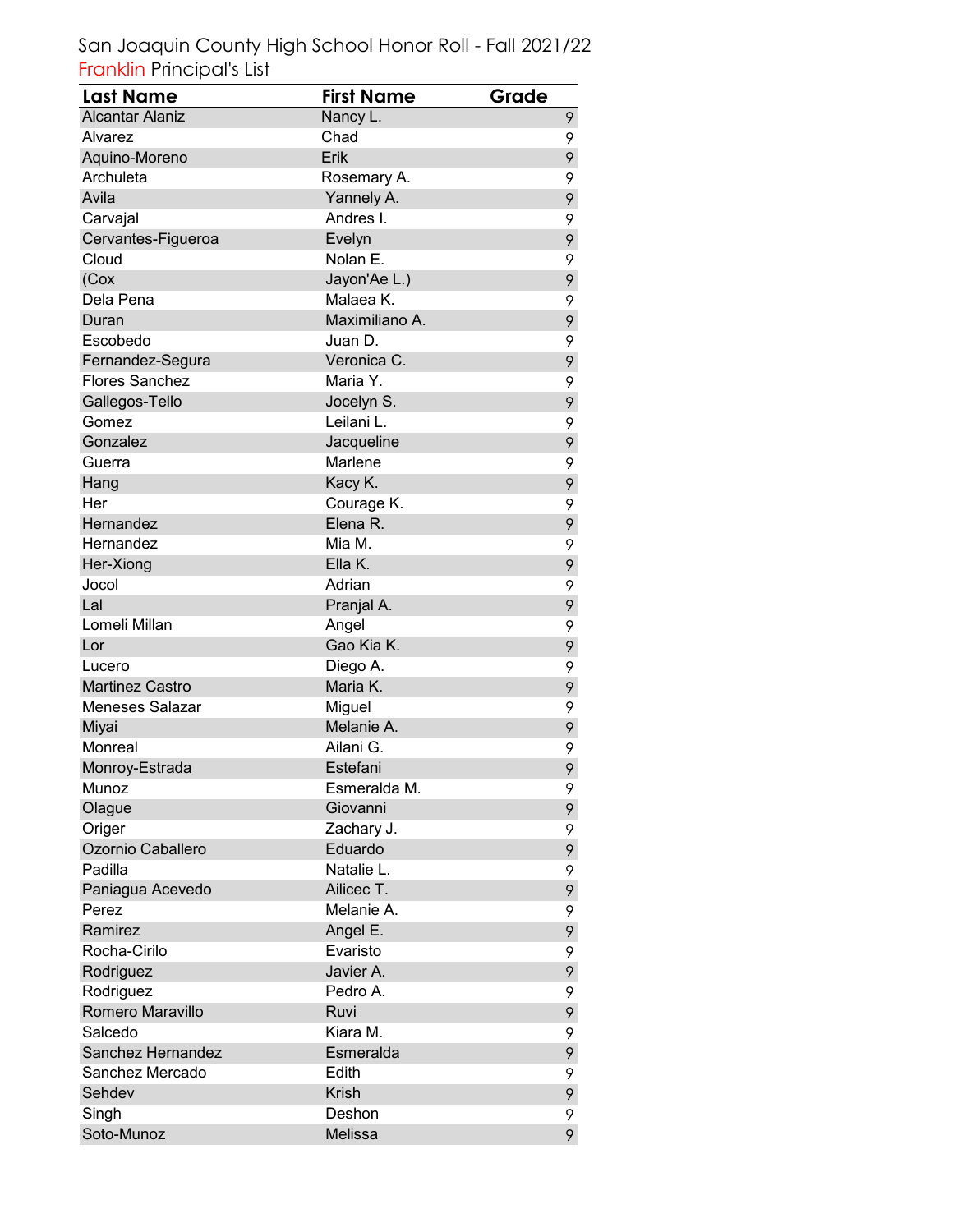| Last Name            | <b>First Name</b>  | Grade           |
|----------------------|--------------------|-----------------|
| Strosnider           | Mackenzie D.       | 9               |
| Tran                 | Caden T.           | 9               |
| Trujillo             | Judy               | 9               |
| Venegas              | Aquilina F.        | 9               |
| Vielma Ornelas       | Jessica G.         | 9               |
| Villavicencio        | Mia I.             | 9               |
| Yang                 | Haylen R.          | 9               |
| Zarate               | Heidi S.           | 9               |
| Acevedo              | Oscar J.           | 10              |
| Alejandrez           | Angelica R.        | 10              |
| Alvarez              | Anthony            | 10              |
| Alvarez              | Gabriela           | 10              |
| Antonio-Hernandez    | Aida               | 10              |
| <b>Atkins</b>        | Christopher R.     | 10              |
| <b>Brockway</b>      | Alexandria A.      | 10              |
| Callejas Martinez    | Amada Mia R.       | 10              |
| Carmona              | Paola              | 10              |
| Carrillo             | Julia E.           | 10 <sup>1</sup> |
| Castellano           | Aryan N.           | 10              |
| Castellano           | Ashad A.           | 10              |
| Cazares              | Gabriel C.         | 10              |
| Ceja Carmona         | Anelyz             | 10              |
| Chaquies             | Valerie J.         | 10              |
| Chavez               | Julio C. Jr        | 10              |
| Contreras            | Jessica C.         | 10              |
| <b>Cruz Martinez</b> | Leonardo           | 10              |
| De La Cruz-Caballero | Alexis             | 10              |
| Delgado              | Raymon A.          | 10              |
| Doss                 | Nevaeh L.          | 10              |
| Esguerra             | Alianna R.         | 10              |
| Flores               | Alexis R.          | 10              |
| Garcia               | Brandon G.         | 10              |
| Garcia               | Esperanza M.       | 10              |
| Garcia-Lopez         | Jose L.            | 10 <sup>1</sup> |
| Garcia-Merino        | Sefora             | 10              |
| Garcia-Rodriguez     | Natalie Juliana M. | 10 <sup>°</sup> |
| Gomez Solano         | Sagrario A.        | 10              |
| Gonzalez             | Natalia G.         | 10 <sup>°</sup> |
| Gonzalez-Martinez    | Kiriath S.         | 10              |
| Halligan             | Rex C.             | 10 <sup>°</sup> |
| Hernandez            | Isabela            | 10              |
| Herron               | Victoria C.        | 10 <sup>°</sup> |
| Juelch               | Nevaeh A.          | 10              |
| Khan                 | Shahira M.         | 10              |
| Lampitok             | Ryan C.            | 10              |
| Lauser               | Gerard T.          | 10 <sup>°</sup> |
| Lemos                | Julian J.          | 10              |
| Lopez                | Pedro I.           | 10 <sup>°</sup> |
| Lor                  | Ayden C.           | 10              |
| Lorenzo              | Alesandra M.       | 10 <sup>°</sup> |
| Luna                 | Mya A.             | 10              |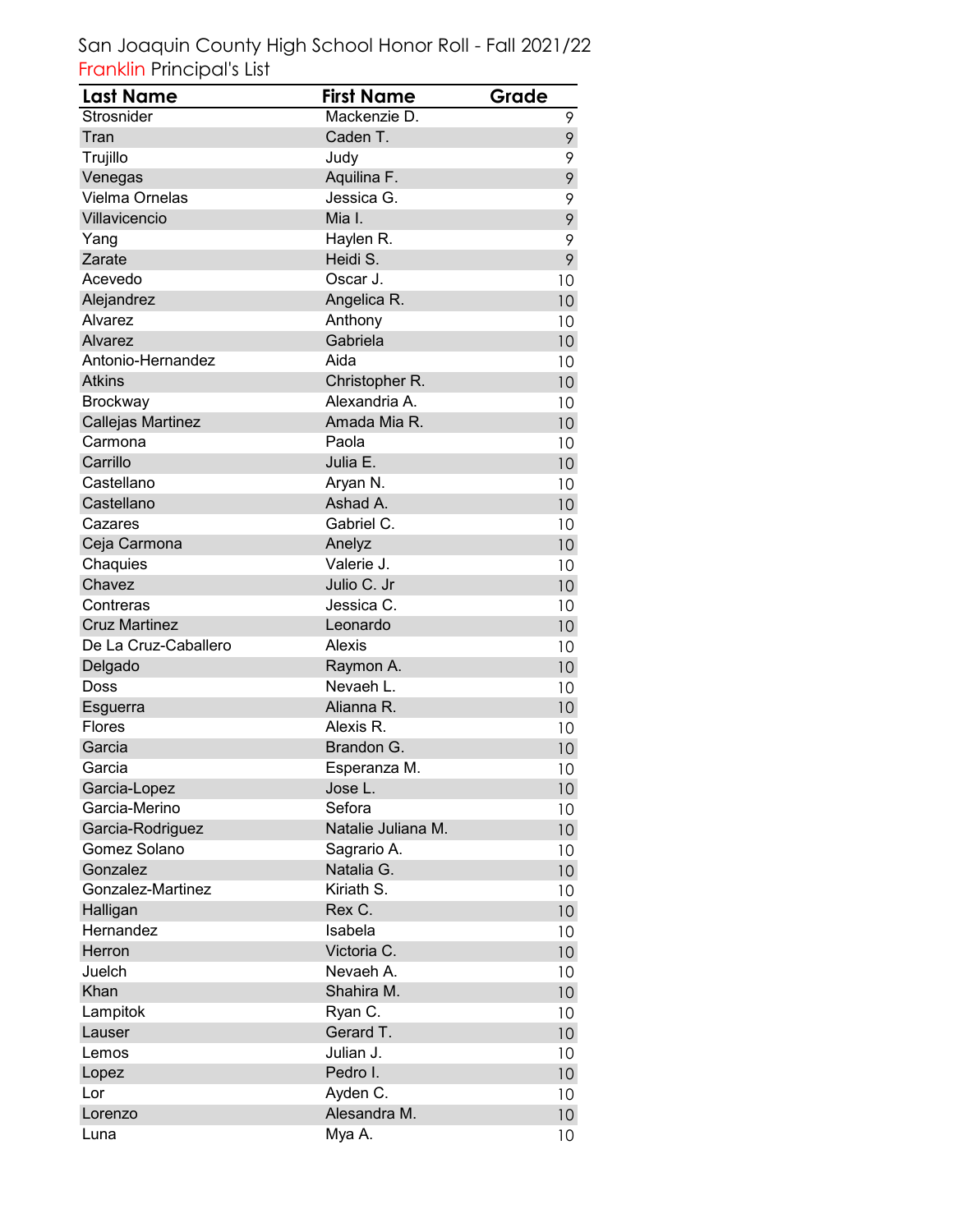| <b>Last Name</b>         | <b>First Name</b> | Grade           |
|--------------------------|-------------------|-----------------|
| Luna-Nieto               | Eduardo           | 10 <sup>°</sup> |
| Martinez-Sanchez         | Harvey            | 10              |
| Mendoza                  | Jyrel P.          | 10              |
| Munoz                    | Larissa D.        | 10              |
| Narvaez                  | Arianna N.        | 10              |
| Nevarez Zarate           | Briseida Y.       | 10              |
| Ochoa                    | Alejandra         | 10              |
| Peguero                  | Jonathan P.       | 10              |
| Peredia-Llanes           | Christina C.      | 10              |
| Perez                    | <b>Brandon</b>    | 10              |
| Plascencia Casillas      | Jennifer          | 10              |
| Resendez                 | Miliana A.        | 10              |
| Reyes                    | Annette A.        | 10              |
| Rocha                    | Fabiola C.        | 10              |
| Rodriguez-Morales        | Dinah G.          | 10              |
| Salcedo                  | Karina J.         | 10              |
| Sanchez                  | Diego C.          | 10              |
| Sandoval Romero          | Stephany          | 10              |
| Shobert                  | Lindsey N.        | 10              |
| Smith                    | Courtney C. II    | 10              |
| Soto                     | Omar E.           | 10              |
| Tafoya Romero            | Julio             | 10              |
| Vasquez                  | Araseli E.        | 10              |
| Vazquez                  | Diego A.          | 10              |
| Verano                   | Grace K.          | 10              |
| Williams                 | Christine A.      | 10              |
| Williams                 | Ethan C.          | 10              |
| Xanouvong                | Cody K.           | 10              |
| Zuniga                   | Emily             | 10              |
| Ali                      | Hussam R.         | 11              |
| <b>Antonio Perez</b>     | Larissa I.        | 11              |
| Apiag                    | Lionel Elmer T.   | 11              |
| Aquino-Moreno            | Claudia           | 11              |
| Arceo                    | Juliana G.        | 11              |
| <b>Basilio</b>           | Kirsten B.        | 11              |
| Calderon                 | Flor C.           | 11              |
| Ceja                     | Miguel A.         | 11              |
| Comparan                 | Alexsandro        | 11              |
| Coria                    | Yovani J.         | 11              |
| (Douglas                 | Marshall A.)      | 11              |
| <b>Fuentes</b>           | Yvette E.         | 11              |
| Garcia-Razo              | Litzie            | 11              |
| Geronimo-Tomas           | Marcela           | 11              |
| <b>Gonzalez Gonzalez</b> | Lesli G.          | 11              |
| <b>Guerra Martinez</b>   | Citlali G.        | 11              |
| Gutierrez                | Christopher J.    | 11              |
| Gutierrez-Mendez         | Camila            | 11              |
| Halligan                 | Reese L.          | 11              |
| Her                      | Jennifer          | 11              |
| Hunter                   | Ryan D.           | 11              |
| Jones                    | Kyleigh A.        | 11              |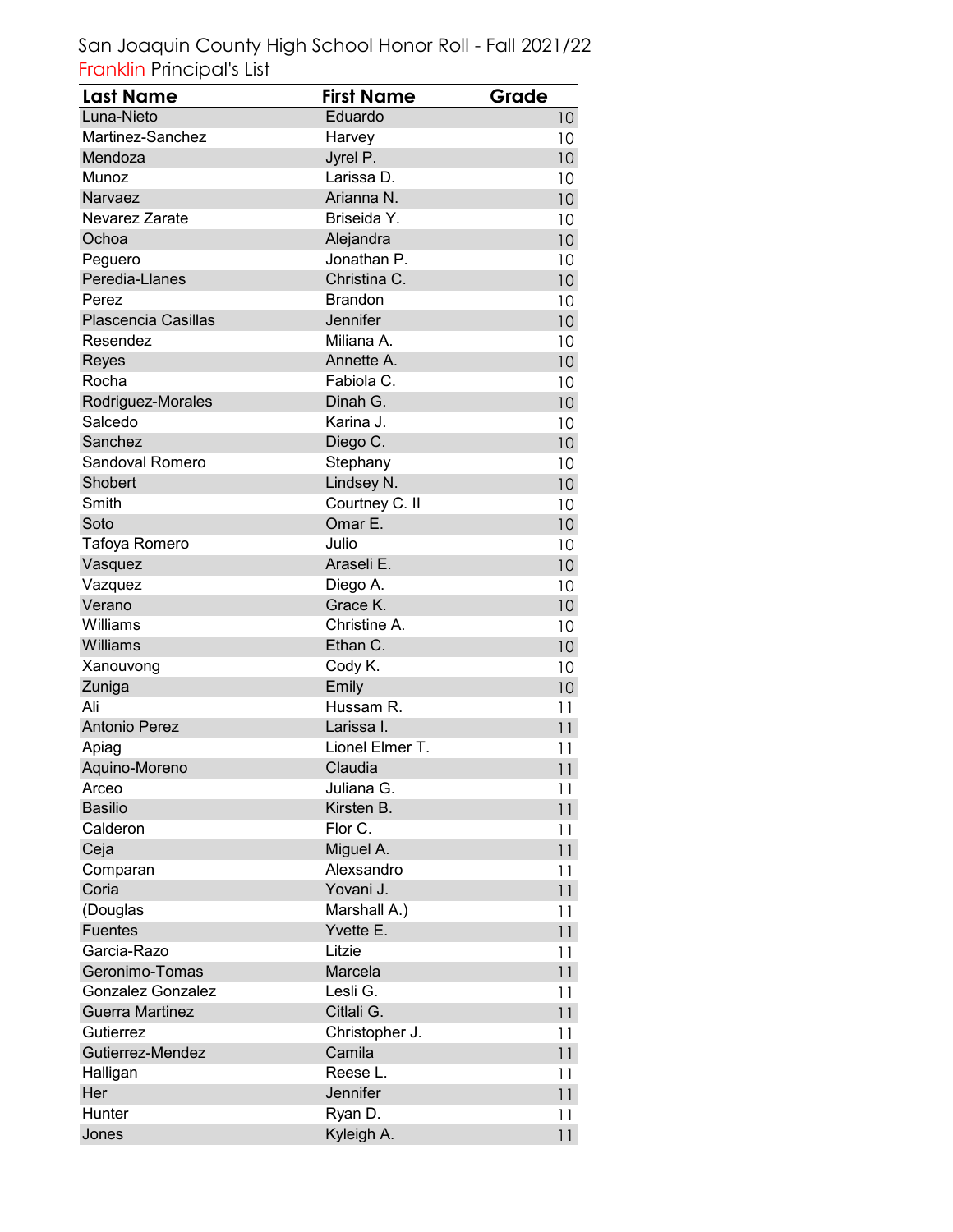| <b>Last Name</b>       | <b>First Name</b>  | Grade           |
|------------------------|--------------------|-----------------|
| Keosavong              | Julian S.          | 11              |
| Little                 | Nia J.             | 11              |
| Lomeli-Millan          | Rigoberto          | 11              |
| Lopez-Villegas         | Jazmine            | 11              |
| Luna                   | Rafael             | 11              |
| Martin                 | Angelina J.        | 11              |
| Martinez               | Katia G.           | 11              |
| Mendoza Bautista       | Yasmin             | 11              |
| (Modicue               | Jae-Loni I.)       | 11              |
| <b>Monreal-Perez</b>   | Evangelina M.      | 11              |
| Moore                  | Georgia L.         | 11              |
| <b>Morales</b>         | Alex R.            | 11              |
| <b>Morales</b>         | Vanessa            | 11              |
| <b>Ortiz Hernandez</b> | Marisol G.         | 11              |
| Peralta                | Alan A.            | 11              |
| Perez                  | Adan J.            | 11              |
| Qasem                  | Saleh              | 11              |
| (Ramirez               | Emily E.)          | 11              |
| Ramirez                | Frida D.           | 11              |
| Ramirez                | Jessica            | 11              |
| Ramirez-Orozco         | Karla S.           | 11              |
| Reed                   | Madison O.         | 11              |
| Rodriguez              | Celeste T.         | 11              |
| Romero-Maravillo       | Siomara            | 11              |
| Rueda                  | Jesus Manuel G.    | 11              |
| Sainz-Nunez            | Luis J.            | 11              |
| Salcedo Prado          | Rafael             | 11              |
| Silva Robles           | Yuritsi            | 11              |
| Thompson               | Dean C.            | 11              |
| <b>Torres</b>          | Christopher        | 11              |
| <b>Torres</b>          | Victoria A.        | 11              |
| Tungate                | Gunner S.          | 11              |
| Urrea                  | Isaiah R.          | 11              |
| White                  | Karla E.           | 11              |
| Wingfield              | Angelina G.        | 11              |
| <b>Xiong Marroquin</b> | Olivia H.          | 11              |
| Xiong                  | Katie              | 11              |
| Youn                   | Nicole P.          | 11              |
| Zuniga Soto            | Gonzalo            | 11              |
| Acevedo                | <b>Alexis</b>      | 12              |
| Alejo                  | Christopher        | 12              |
| Alvarado               | Denise             | 12 <sup>2</sup> |
| (Angel Mendoza         | Pedro E.)          | 12              |
| (Anguiano              | Nayeli)            | $12 \,$         |
| Aragon-Rubio           | Joel               | 12              |
| Arreguin               | Maria G.           | 12              |
| (Barragan              | Jessica G.)        | 12              |
| Camberos Parra         | <b>Erik Leonel</b> | $12 \,$         |
| (Canela Lemus          | Eduardo)           | 12              |
| Cardona Hernandez      | Aleksei            | 12              |
| (Cardona               | Luis E.)           | $12 \,$         |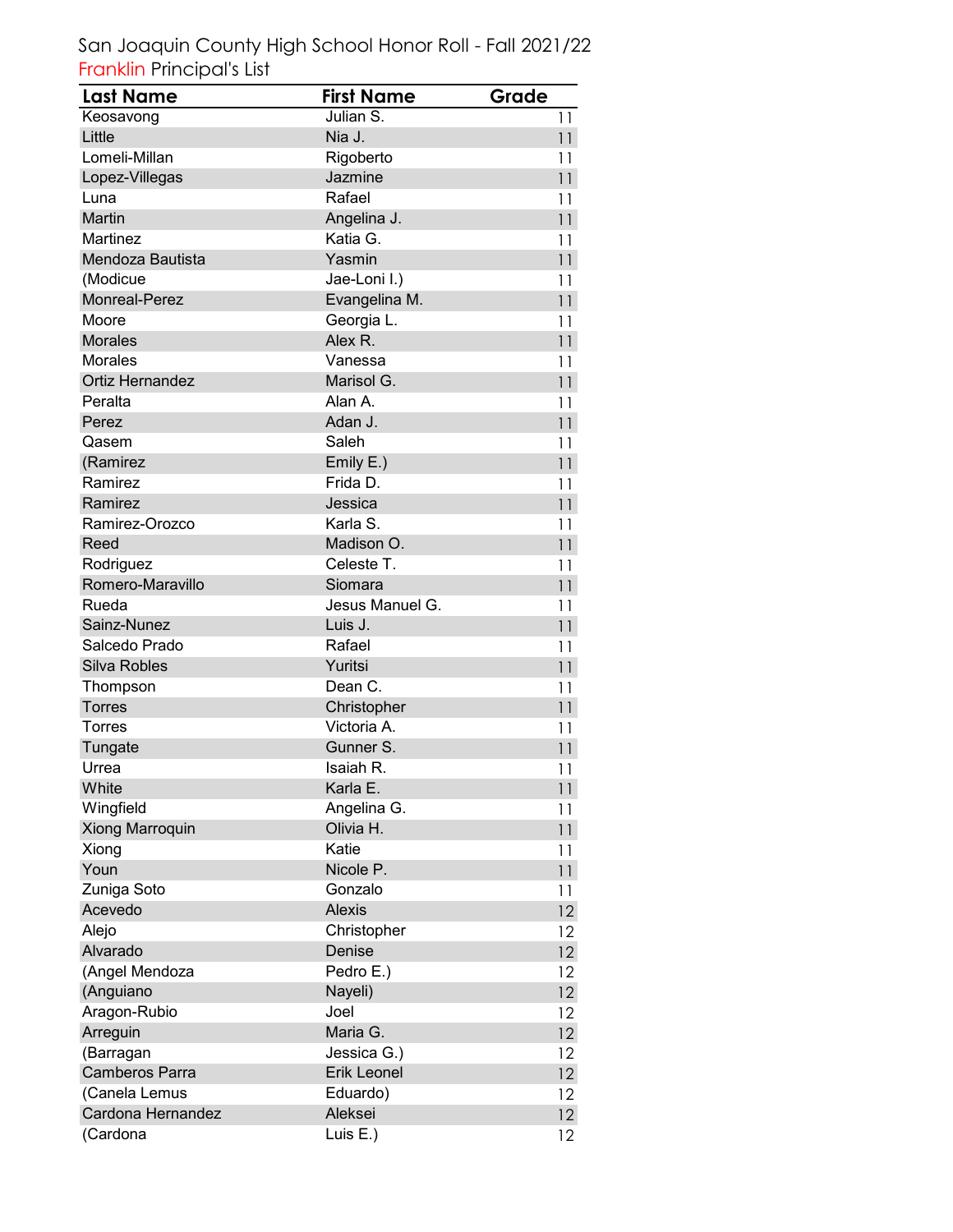| Yennifer<br>Carmona Ceja<br>12 <sup>°</sup><br>Angelica<br>Carmona<br>12<br>Octavio J.<br>Cervantes<br>12 <sup>°</sup><br>Martha Y.<br>Chavez Villa<br>12<br>Junior G.<br>Chavez-Barajas<br>12 <sup>°</sup><br>Victoria<br>Dato<br>12<br>(Diaz<br>Sabrina)<br>12<br>Thurston R.<br>Dompeling<br>12<br>Elizarraras Moreno<br>Danna S.<br>12<br>Estrada<br>Valeria G.<br>12<br>Cloe R.<br>Ferrel<br>12 <sup>°</sup><br>Alessandra M.<br>Garcia<br>12<br>(Garcia<br>Fatima J.)<br>$12 \,$<br>(Garduno Decasas<br>Destiny)<br>12<br>(Gonsalves<br>Emerald M.)<br>12 <sup>°</sup><br>Goodwin<br>Charelle M.<br>12<br>Guerrero<br>Alyssa<br>12 <sup>°</sup><br>Andrew S.<br><b>Guzman Martinez</b><br>12<br>Cruz<br>Guzman Noyola<br>12<br>America C.<br>Hernandez<br>12<br>Hernandez<br>Elyssa R.<br>12 <sup>°</sup><br>Grisel<br>Hernandez<br>12<br>Yoselin R.<br>Herrera<br>12 <sup>°</sup><br>Roy B. IV<br>Holmes<br>12<br>$12 \,$<br>Howard<br>Rachel<br>Huante<br>Gustavo<br>12<br>Juan A.<br>12 <sup>°</sup><br>Landeros Velazquez<br>Lara Arriola<br>Jessel M.<br>12<br>Malaysia C.<br>Lor<br>12 <sup>°</sup><br>Steven<br>Louie<br>12<br>(Lupian<br>Viviana)<br>12 <sup>°</sup><br>Machucho-Aguilar<br>Nancy A.<br>12<br>Martinez-Leung<br>Itzel I.<br>12<br>Matias-Ortiz<br>Lydia<br>12<br>Aaliyah<br>Meas<br>$12 \,$<br>Kimberly)<br>(Mendoza<br>12<br>Elizabeth)<br>(Meza<br>12<br>Ethan J.<br>Miyai<br>12<br>Murillo<br>Giselle Y.<br>12 <sup>°</sup><br>Ochoa<br>Carmen I.<br>12<br>(Ochoa<br>Celeste)<br>12<br>Ortiz Barriga<br>Marco D.<br>$12 \,$<br>Ortuno-Barrios<br>Johnathan<br>$12 \,$<br>Nelly D.<br>Perez<br>12<br>Vanessa<br>12<br>Perez<br>Perez-Ochoa<br>Evelyn Y.<br>12<br>Queiry)<br>(Perez-Penaloza<br>12<br>Pineda<br>Lisette C.<br>$12 \,$<br>Prado<br>Luz G.<br>12 <sup>°</sup><br>Samantha G.<br>Ramirez<br>12 <sup>°</sup> | <b>Last Name</b> | <b>First Name</b> | Grade             |
|---------------------------------------------------------------------------------------------------------------------------------------------------------------------------------------------------------------------------------------------------------------------------------------------------------------------------------------------------------------------------------------------------------------------------------------------------------------------------------------------------------------------------------------------------------------------------------------------------------------------------------------------------------------------------------------------------------------------------------------------------------------------------------------------------------------------------------------------------------------------------------------------------------------------------------------------------------------------------------------------------------------------------------------------------------------------------------------------------------------------------------------------------------------------------------------------------------------------------------------------------------------------------------------------------------------------------------------------------------------------------------------------------------------------------------------------------------------------------------------------------------------------------------------------------------------------------------------------------------------------------------------------------------------------------------------------------------------------------------------------------------------------------------------------------------------------------------------------------------|------------------|-------------------|-------------------|
|                                                                                                                                                                                                                                                                                                                                                                                                                                                                                                                                                                                                                                                                                                                                                                                                                                                                                                                                                                                                                                                                                                                                                                                                                                                                                                                                                                                                                                                                                                                                                                                                                                                                                                                                                                                                                                                         |                  |                   |                   |
|                                                                                                                                                                                                                                                                                                                                                                                                                                                                                                                                                                                                                                                                                                                                                                                                                                                                                                                                                                                                                                                                                                                                                                                                                                                                                                                                                                                                                                                                                                                                                                                                                                                                                                                                                                                                                                                         |                  |                   |                   |
|                                                                                                                                                                                                                                                                                                                                                                                                                                                                                                                                                                                                                                                                                                                                                                                                                                                                                                                                                                                                                                                                                                                                                                                                                                                                                                                                                                                                                                                                                                                                                                                                                                                                                                                                                                                                                                                         |                  |                   |                   |
|                                                                                                                                                                                                                                                                                                                                                                                                                                                                                                                                                                                                                                                                                                                                                                                                                                                                                                                                                                                                                                                                                                                                                                                                                                                                                                                                                                                                                                                                                                                                                                                                                                                                                                                                                                                                                                                         |                  |                   |                   |
|                                                                                                                                                                                                                                                                                                                                                                                                                                                                                                                                                                                                                                                                                                                                                                                                                                                                                                                                                                                                                                                                                                                                                                                                                                                                                                                                                                                                                                                                                                                                                                                                                                                                                                                                                                                                                                                         |                  |                   |                   |
|                                                                                                                                                                                                                                                                                                                                                                                                                                                                                                                                                                                                                                                                                                                                                                                                                                                                                                                                                                                                                                                                                                                                                                                                                                                                                                                                                                                                                                                                                                                                                                                                                                                                                                                                                                                                                                                         |                  |                   |                   |
|                                                                                                                                                                                                                                                                                                                                                                                                                                                                                                                                                                                                                                                                                                                                                                                                                                                                                                                                                                                                                                                                                                                                                                                                                                                                                                                                                                                                                                                                                                                                                                                                                                                                                                                                                                                                                                                         |                  |                   |                   |
|                                                                                                                                                                                                                                                                                                                                                                                                                                                                                                                                                                                                                                                                                                                                                                                                                                                                                                                                                                                                                                                                                                                                                                                                                                                                                                                                                                                                                                                                                                                                                                                                                                                                                                                                                                                                                                                         |                  |                   |                   |
|                                                                                                                                                                                                                                                                                                                                                                                                                                                                                                                                                                                                                                                                                                                                                                                                                                                                                                                                                                                                                                                                                                                                                                                                                                                                                                                                                                                                                                                                                                                                                                                                                                                                                                                                                                                                                                                         |                  |                   |                   |
|                                                                                                                                                                                                                                                                                                                                                                                                                                                                                                                                                                                                                                                                                                                                                                                                                                                                                                                                                                                                                                                                                                                                                                                                                                                                                                                                                                                                                                                                                                                                                                                                                                                                                                                                                                                                                                                         |                  |                   |                   |
|                                                                                                                                                                                                                                                                                                                                                                                                                                                                                                                                                                                                                                                                                                                                                                                                                                                                                                                                                                                                                                                                                                                                                                                                                                                                                                                                                                                                                                                                                                                                                                                                                                                                                                                                                                                                                                                         |                  |                   |                   |
|                                                                                                                                                                                                                                                                                                                                                                                                                                                                                                                                                                                                                                                                                                                                                                                                                                                                                                                                                                                                                                                                                                                                                                                                                                                                                                                                                                                                                                                                                                                                                                                                                                                                                                                                                                                                                                                         |                  |                   |                   |
|                                                                                                                                                                                                                                                                                                                                                                                                                                                                                                                                                                                                                                                                                                                                                                                                                                                                                                                                                                                                                                                                                                                                                                                                                                                                                                                                                                                                                                                                                                                                                                                                                                                                                                                                                                                                                                                         |                  |                   |                   |
|                                                                                                                                                                                                                                                                                                                                                                                                                                                                                                                                                                                                                                                                                                                                                                                                                                                                                                                                                                                                                                                                                                                                                                                                                                                                                                                                                                                                                                                                                                                                                                                                                                                                                                                                                                                                                                                         |                  |                   |                   |
|                                                                                                                                                                                                                                                                                                                                                                                                                                                                                                                                                                                                                                                                                                                                                                                                                                                                                                                                                                                                                                                                                                                                                                                                                                                                                                                                                                                                                                                                                                                                                                                                                                                                                                                                                                                                                                                         |                  |                   |                   |
|                                                                                                                                                                                                                                                                                                                                                                                                                                                                                                                                                                                                                                                                                                                                                                                                                                                                                                                                                                                                                                                                                                                                                                                                                                                                                                                                                                                                                                                                                                                                                                                                                                                                                                                                                                                                                                                         |                  |                   |                   |
|                                                                                                                                                                                                                                                                                                                                                                                                                                                                                                                                                                                                                                                                                                                                                                                                                                                                                                                                                                                                                                                                                                                                                                                                                                                                                                                                                                                                                                                                                                                                                                                                                                                                                                                                                                                                                                                         |                  |                   |                   |
|                                                                                                                                                                                                                                                                                                                                                                                                                                                                                                                                                                                                                                                                                                                                                                                                                                                                                                                                                                                                                                                                                                                                                                                                                                                                                                                                                                                                                                                                                                                                                                                                                                                                                                                                                                                                                                                         |                  |                   |                   |
|                                                                                                                                                                                                                                                                                                                                                                                                                                                                                                                                                                                                                                                                                                                                                                                                                                                                                                                                                                                                                                                                                                                                                                                                                                                                                                                                                                                                                                                                                                                                                                                                                                                                                                                                                                                                                                                         |                  |                   |                   |
|                                                                                                                                                                                                                                                                                                                                                                                                                                                                                                                                                                                                                                                                                                                                                                                                                                                                                                                                                                                                                                                                                                                                                                                                                                                                                                                                                                                                                                                                                                                                                                                                                                                                                                                                                                                                                                                         |                  |                   |                   |
|                                                                                                                                                                                                                                                                                                                                                                                                                                                                                                                                                                                                                                                                                                                                                                                                                                                                                                                                                                                                                                                                                                                                                                                                                                                                                                                                                                                                                                                                                                                                                                                                                                                                                                                                                                                                                                                         |                  |                   |                   |
|                                                                                                                                                                                                                                                                                                                                                                                                                                                                                                                                                                                                                                                                                                                                                                                                                                                                                                                                                                                                                                                                                                                                                                                                                                                                                                                                                                                                                                                                                                                                                                                                                                                                                                                                                                                                                                                         |                  |                   |                   |
|                                                                                                                                                                                                                                                                                                                                                                                                                                                                                                                                                                                                                                                                                                                                                                                                                                                                                                                                                                                                                                                                                                                                                                                                                                                                                                                                                                                                                                                                                                                                                                                                                                                                                                                                                                                                                                                         |                  |                   |                   |
|                                                                                                                                                                                                                                                                                                                                                                                                                                                                                                                                                                                                                                                                                                                                                                                                                                                                                                                                                                                                                                                                                                                                                                                                                                                                                                                                                                                                                                                                                                                                                                                                                                                                                                                                                                                                                                                         |                  |                   |                   |
|                                                                                                                                                                                                                                                                                                                                                                                                                                                                                                                                                                                                                                                                                                                                                                                                                                                                                                                                                                                                                                                                                                                                                                                                                                                                                                                                                                                                                                                                                                                                                                                                                                                                                                                                                                                                                                                         |                  |                   |                   |
|                                                                                                                                                                                                                                                                                                                                                                                                                                                                                                                                                                                                                                                                                                                                                                                                                                                                                                                                                                                                                                                                                                                                                                                                                                                                                                                                                                                                                                                                                                                                                                                                                                                                                                                                                                                                                                                         |                  |                   |                   |
|                                                                                                                                                                                                                                                                                                                                                                                                                                                                                                                                                                                                                                                                                                                                                                                                                                                                                                                                                                                                                                                                                                                                                                                                                                                                                                                                                                                                                                                                                                                                                                                                                                                                                                                                                                                                                                                         |                  |                   |                   |
|                                                                                                                                                                                                                                                                                                                                                                                                                                                                                                                                                                                                                                                                                                                                                                                                                                                                                                                                                                                                                                                                                                                                                                                                                                                                                                                                                                                                                                                                                                                                                                                                                                                                                                                                                                                                                                                         |                  |                   |                   |
|                                                                                                                                                                                                                                                                                                                                                                                                                                                                                                                                                                                                                                                                                                                                                                                                                                                                                                                                                                                                                                                                                                                                                                                                                                                                                                                                                                                                                                                                                                                                                                                                                                                                                                                                                                                                                                                         |                  |                   |                   |
|                                                                                                                                                                                                                                                                                                                                                                                                                                                                                                                                                                                                                                                                                                                                                                                                                                                                                                                                                                                                                                                                                                                                                                                                                                                                                                                                                                                                                                                                                                                                                                                                                                                                                                                                                                                                                                                         |                  |                   |                   |
|                                                                                                                                                                                                                                                                                                                                                                                                                                                                                                                                                                                                                                                                                                                                                                                                                                                                                                                                                                                                                                                                                                                                                                                                                                                                                                                                                                                                                                                                                                                                                                                                                                                                                                                                                                                                                                                         |                  |                   |                   |
|                                                                                                                                                                                                                                                                                                                                                                                                                                                                                                                                                                                                                                                                                                                                                                                                                                                                                                                                                                                                                                                                                                                                                                                                                                                                                                                                                                                                                                                                                                                                                                                                                                                                                                                                                                                                                                                         |                  |                   |                   |
|                                                                                                                                                                                                                                                                                                                                                                                                                                                                                                                                                                                                                                                                                                                                                                                                                                                                                                                                                                                                                                                                                                                                                                                                                                                                                                                                                                                                                                                                                                                                                                                                                                                                                                                                                                                                                                                         |                  |                   |                   |
|                                                                                                                                                                                                                                                                                                                                                                                                                                                                                                                                                                                                                                                                                                                                                                                                                                                                                                                                                                                                                                                                                                                                                                                                                                                                                                                                                                                                                                                                                                                                                                                                                                                                                                                                                                                                                                                         |                  |                   |                   |
|                                                                                                                                                                                                                                                                                                                                                                                                                                                                                                                                                                                                                                                                                                                                                                                                                                                                                                                                                                                                                                                                                                                                                                                                                                                                                                                                                                                                                                                                                                                                                                                                                                                                                                                                                                                                                                                         |                  |                   |                   |
|                                                                                                                                                                                                                                                                                                                                                                                                                                                                                                                                                                                                                                                                                                                                                                                                                                                                                                                                                                                                                                                                                                                                                                                                                                                                                                                                                                                                                                                                                                                                                                                                                                                                                                                                                                                                                                                         |                  |                   |                   |
|                                                                                                                                                                                                                                                                                                                                                                                                                                                                                                                                                                                                                                                                                                                                                                                                                                                                                                                                                                                                                                                                                                                                                                                                                                                                                                                                                                                                                                                                                                                                                                                                                                                                                                                                                                                                                                                         |                  |                   |                   |
|                                                                                                                                                                                                                                                                                                                                                                                                                                                                                                                                                                                                                                                                                                                                                                                                                                                                                                                                                                                                                                                                                                                                                                                                                                                                                                                                                                                                                                                                                                                                                                                                                                                                                                                                                                                                                                                         |                  |                   |                   |
|                                                                                                                                                                                                                                                                                                                                                                                                                                                                                                                                                                                                                                                                                                                                                                                                                                                                                                                                                                                                                                                                                                                                                                                                                                                                                                                                                                                                                                                                                                                                                                                                                                                                                                                                                                                                                                                         |                  |                   |                   |
|                                                                                                                                                                                                                                                                                                                                                                                                                                                                                                                                                                                                                                                                                                                                                                                                                                                                                                                                                                                                                                                                                                                                                                                                                                                                                                                                                                                                                                                                                                                                                                                                                                                                                                                                                                                                                                                         |                  |                   |                   |
|                                                                                                                                                                                                                                                                                                                                                                                                                                                                                                                                                                                                                                                                                                                                                                                                                                                                                                                                                                                                                                                                                                                                                                                                                                                                                                                                                                                                                                                                                                                                                                                                                                                                                                                                                                                                                                                         |                  |                   |                   |
|                                                                                                                                                                                                                                                                                                                                                                                                                                                                                                                                                                                                                                                                                                                                                                                                                                                                                                                                                                                                                                                                                                                                                                                                                                                                                                                                                                                                                                                                                                                                                                                                                                                                                                                                                                                                                                                         |                  |                   |                   |
|                                                                                                                                                                                                                                                                                                                                                                                                                                                                                                                                                                                                                                                                                                                                                                                                                                                                                                                                                                                                                                                                                                                                                                                                                                                                                                                                                                                                                                                                                                                                                                                                                                                                                                                                                                                                                                                         |                  |                   |                   |
|                                                                                                                                                                                                                                                                                                                                                                                                                                                                                                                                                                                                                                                                                                                                                                                                                                                                                                                                                                                                                                                                                                                                                                                                                                                                                                                                                                                                                                                                                                                                                                                                                                                                                                                                                                                                                                                         |                  |                   |                   |
|                                                                                                                                                                                                                                                                                                                                                                                                                                                                                                                                                                                                                                                                                                                                                                                                                                                                                                                                                                                                                                                                                                                                                                                                                                                                                                                                                                                                                                                                                                                                                                                                                                                                                                                                                                                                                                                         |                  |                   |                   |
|                                                                                                                                                                                                                                                                                                                                                                                                                                                                                                                                                                                                                                                                                                                                                                                                                                                                                                                                                                                                                                                                                                                                                                                                                                                                                                                                                                                                                                                                                                                                                                                                                                                                                                                                                                                                                                                         |                  |                   |                   |
|                                                                                                                                                                                                                                                                                                                                                                                                                                                                                                                                                                                                                                                                                                                                                                                                                                                                                                                                                                                                                                                                                                                                                                                                                                                                                                                                                                                                                                                                                                                                                                                                                                                                                                                                                                                                                                                         |                  |                   |                   |
|                                                                                                                                                                                                                                                                                                                                                                                                                                                                                                                                                                                                                                                                                                                                                                                                                                                                                                                                                                                                                                                                                                                                                                                                                                                                                                                                                                                                                                                                                                                                                                                                                                                                                                                                                                                                                                                         |                  |                   |                   |
|                                                                                                                                                                                                                                                                                                                                                                                                                                                                                                                                                                                                                                                                                                                                                                                                                                                                                                                                                                                                                                                                                                                                                                                                                                                                                                                                                                                                                                                                                                                                                                                                                                                                                                                                                                                                                                                         |                  |                   |                   |
|                                                                                                                                                                                                                                                                                                                                                                                                                                                                                                                                                                                                                                                                                                                                                                                                                                                                                                                                                                                                                                                                                                                                                                                                                                                                                                                                                                                                                                                                                                                                                                                                                                                                                                                                                                                                                                                         |                  |                   |                   |
|                                                                                                                                                                                                                                                                                                                                                                                                                                                                                                                                                                                                                                                                                                                                                                                                                                                                                                                                                                                                                                                                                                                                                                                                                                                                                                                                                                                                                                                                                                                                                                                                                                                                                                                                                                                                                                                         | (Sanchez         | Martin A.)        | $12 \overline{ }$ |